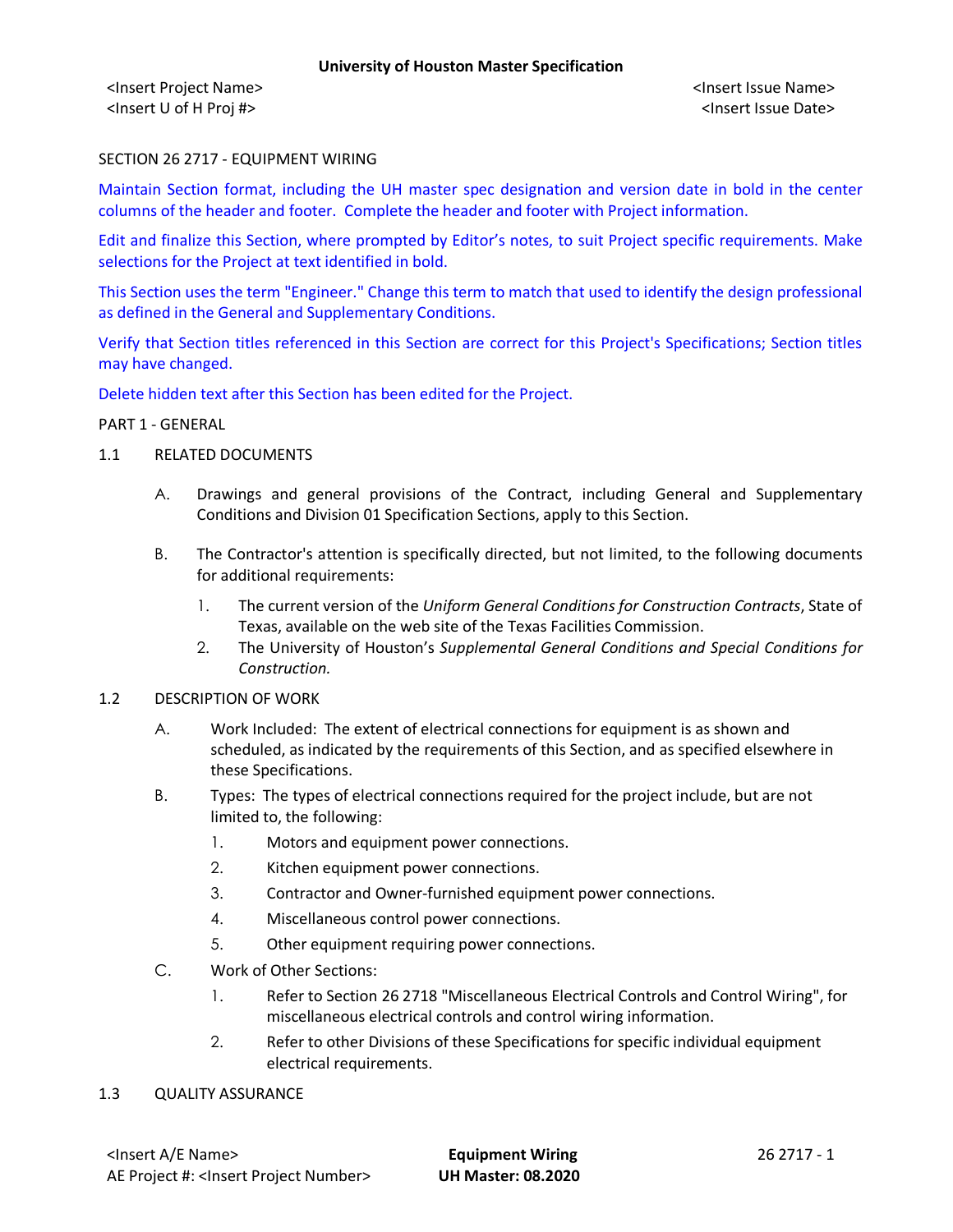<Insert Project Name> <Insert Issue Name> <Insert U of H Proj #> <Insert Issue Date>

- A. Manufacturers: Provide products complying with these specifications and produced by one of the following:
	- 1. AMP, Inc.
	- 2. Burndy Corporation.
	- 3. Cadweld.
	- 4. Buchanan
	- 5. O. Z. Gedney Company.
	- 6. Ideal Industries, Inc.
	- 7. Mac Products, Inc.
	- 8. Minnesota Mining and Manufacturing Company (3M).
	- 9. Thomas & Betts Company.
- B. UL Label: All products shall be UL-labeled to the maximum extent possible.

# PART 2 - PRODUCTS

### 2.1 MATERIALS AND COMPONENTS

- A. General: For each electrical connection indicated, provide a complete assembly of materials, including, but not necessarily limited to, pressure connectors, terminals (lugs), electrical insulating tape, heat-shrinkable insulating tubing, cable ties, solderless wire nuts, and other items and accessories as needed to complete splices and terminations.
- B. Raceways: Refer to Sections 26 0533 "Electrical Raceways" and 26 0534 "Electrical Boxes."
- C. Cable, Wire, and Connectors: Refer to Section 26 0519 "Insulated Conductors, Cables, Wires and Terminations."
- D. Motor Starters and Safety Switches: Refer to Section 26 2913 "Enclosed Motor Controllers"
- E. Terminals: Provide electrical terminals as instructed by the terminal manufacturer for the intended application.

# PART 3 - EXECUTION

# 3.1 MOTOR AND EQUIPMENT POWER CONNECTIONS

- A. All power connections to motors and equipment furnished by other Divisions shall be made by this Division unless noted otherwise on the Drawings. This Division shall provide and install all power wiring and shall make all final connections.
- B. Refer to the Drawings, approved Shop Drawings and other applicable Divisions for required power connections to equipment and motors.
- C. All motorized or electrically operated equipment will be set in place by the furnishing Division with all integrally mounted starters, controls and disconnect switches installed. The furnishing Division will furnish for installation and connection to this Division all starters, controllers and disconnect switches which are furnished with their equipment but not integrally mounted.
- D. This Division shall furnish, install, and connect all required starters and disconnect switches which are not provided with the served equipment. Where disconnect switches are not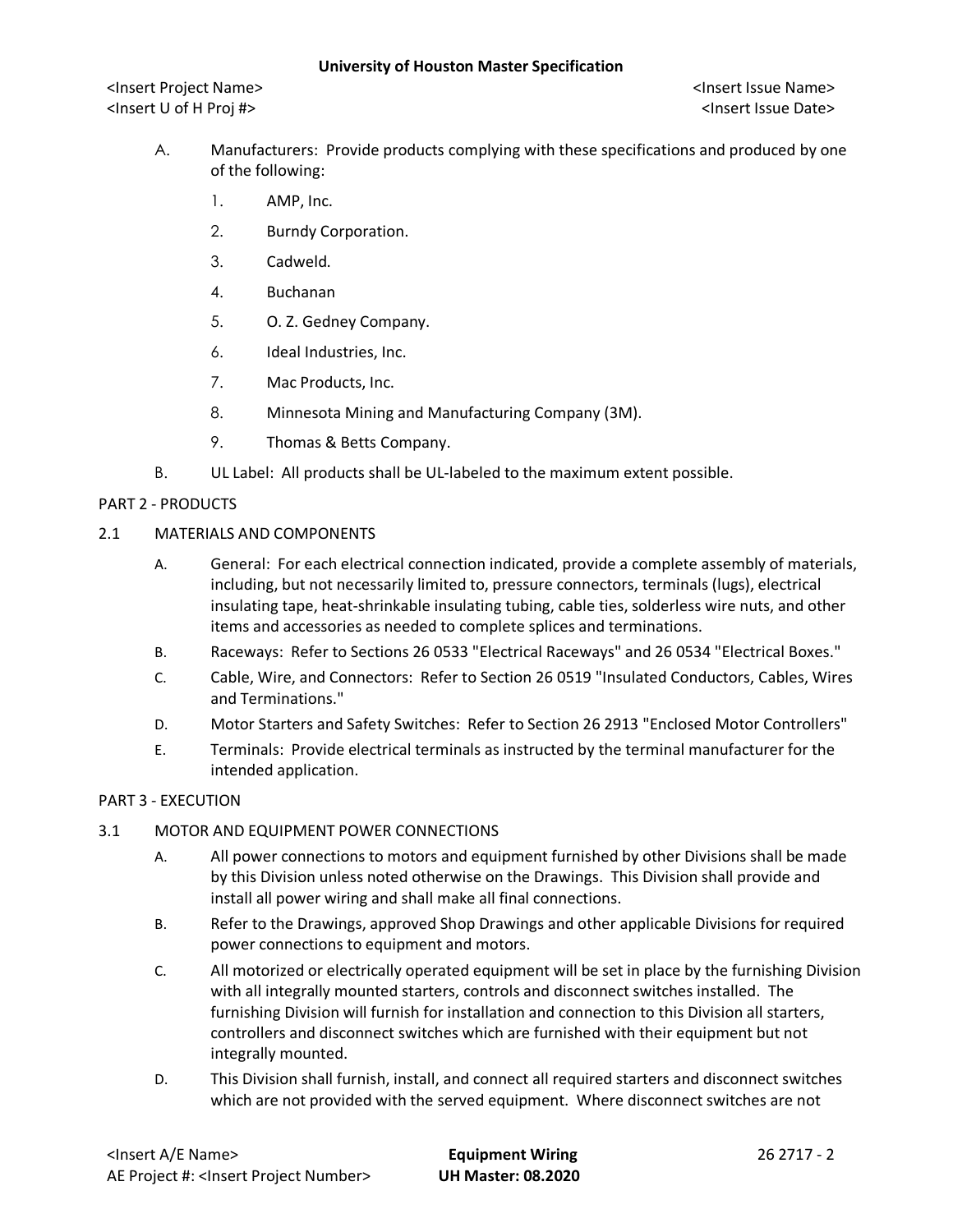provided with served equipment and are required by the NEC or the local inspection department, then they shall be provided by the Electrical Contractor.

- E. This Division shall furnish and install all interconnecting power wiring and make all connections ready for operation between motors, starters and control devices, as required by wiring diagrams (on approved Shop Drawings) provided by the Division furnishing the Equipment.
- F. Unless otherwise indicated or specified, motors 1/2 hp and smaller shall be 120 or 277 volt, single phase, and shall be furnished with integral thermal overload protection. Provide manual disconnect switches as required. Where motors are not furnished with integral thermal overload protection, provide manual or magnetic starters as required.
- G. Unless otherwise indicated or specified, motors 3/4 hp size and larger shall be 480 VAC 3-phase.
- H. Motors 3/4 hp through 50 hp shall be furnished with "across-the-line", full-voltage nonreversing (FVNR) magnetic starters, unless otherwise indicated or specified.
- I. Motors 60 hp and larger shall be furnished with reduced voltage non-reversing (RVNR) magnetic starters of the type indicated.
- J. Where starters require disconnect switches in the immediate vicinity, combination motor starters shall be used. Where starters are mounted on equipment served, the switch shall not inhibit removal of any service panels or interfere with any required access areas.
- K. Motors that are being controlled by VFD's shall be powered via cables that are VFD rated. The motor shall be inverter duty rated. The VFD at a minimum shall be an 18 pulse drive to minimize the harmonics generated by the drive.

# 3.2 KITCHEN EQUIPMENT POWER CONNECTIONS

- A. All power connections to kitchen equipment furnished by under other Divisions shall be made by this Division unless noted otherwise on the Drawings. This Division shall provide and install all power wiring and shall make all final connections.
- B. Refer to the Drawings, approved Shop Drawings and other applicable Divisions, for required power connections to equipment and motors.
- C. All kitchen equipment will be set in place by the furnishing Division with all integrally mounted starters, controls and disconnect switches installed. The furnishing Division will furnish for installation and connection to this Division all starters, controllers and disconnect switches which are furnished with their equipment but not integrally mounted.
- D. This Division shall furnish, install and connect all required starters and disconnect switches which are not provided with the served equipment. Where disconnect switches are not provided with served equipment and are required by the NEC or the local inspection department, then they shall be provided by the Electrical Contractor.
- E. This Division shall furnish and install all interconnecting power wiring and make all connections ready for operation between equipment, starters and control devices, as required by wiring diagrams (on approved Shop Drawings) provided by the other Divisions.
- F. All connections to kitchen equipment shall be weatherproof. All flexible connections shall be made using liquidtight flexible conduit. All boxes for hardwired connections shall be gasketed FS type. All starters and safety switches installed in the kitchen area shall have NEMA 4 stainless steel enclosures.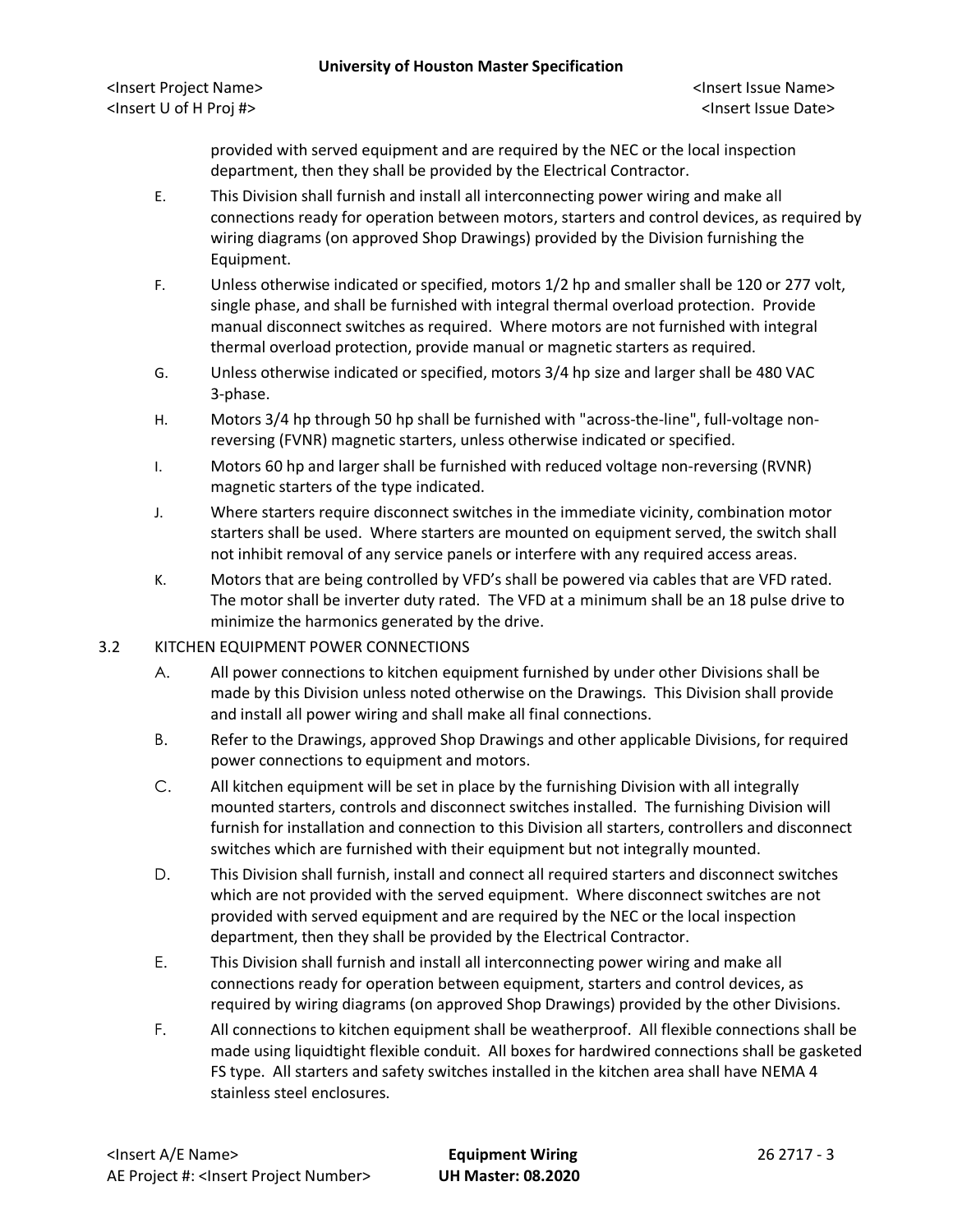#### **University of Houston Master Specification**

<Insert Project Name> <Insert Issue Name> <Insert U of H Proj #> <Insert Issue Date>

- G. Where starters, disconnect switches, conduit boxes or other items are mounted directly on the equipment served, the mounting location shall not inhibit removal of any required service panels or interfere with any required access areas.
- H. All receptacles mounted below counter height or in wet areas shall have weatherproof coverplates.
- I. Plug types on cord connected equipment shall be coordinated with the receptacle to provide compatibility. Where the installed plug and receptacle are not compatible, then this contractor shall be responsible for changing either the plug or receptacle as required for compatibility.
- J. All conduits shall terminate in conduit boxes on equipment or wiring compartment. A piece of liquidtight flexible conduit not less than 24 inches long, shall be connected between the conduit and the equipment. Where equipment is not provided with conduit boxes, terminate the conduit in a suitable manner at the equipment.
- K. Outlets of various types have been shown at equipment locations, but no indications of exact locations or scope of work is intended on the accompanying Drawings. The Contractor shall determine the exact location of all items:
	- 1. From the applicable Drawings and Specifications and Shop Drawings of other Divisions.
	- 2. From the Contractors responsible for the equipment involved.
	- 3. By actual measurements at the site.
	- 4. From Other Divisions.
	- 5. By direction from the Owner.
- L. Prior to installation, coordinate power and control provisions for kitchen equipment with approved kitchen equipment shop drawings. Where power and control provisions are significantly different than those shown, notify the Engineer in writing of the requirements. Where minor modifications to provisions are required, they shall be made at no cost as a matter of job coordination.

# 3.3 CONTRACTOR AND OWNER-FURNISHED EQUIPMENT POWER CONNECTIONS

- A. All power connections to motors and equipment furnished by other Divisions or by Owner shall be made by this Division unless noted otherwise on the Drawings. This Division shall provide and install all power wiring and shall make all final connections.
- B. Refer to the Drawings, approved Shop Drawings, other applicable Divisions and Ownerfurnished equipment drawings for required power connections to equipment and motors.
- C. All motorized or electrically operated equipment will be set in place by the furnishing Division with all integrally mounted starters, controls, and disconnect switches installed. The furnishing Division will furnish for installation and connection to this Division all starters, controllers, and disconnect switches which are furnished with their equipment but not integrally mounted.
- D. This Division shall furnish, install, and connect all required starters and disconnect switches which are not provided with the served equipment. Where disconnect switches are not provided with served equipment and are required by the NEC or the local inspection department, then they shall be provided by the Electrical Contractor.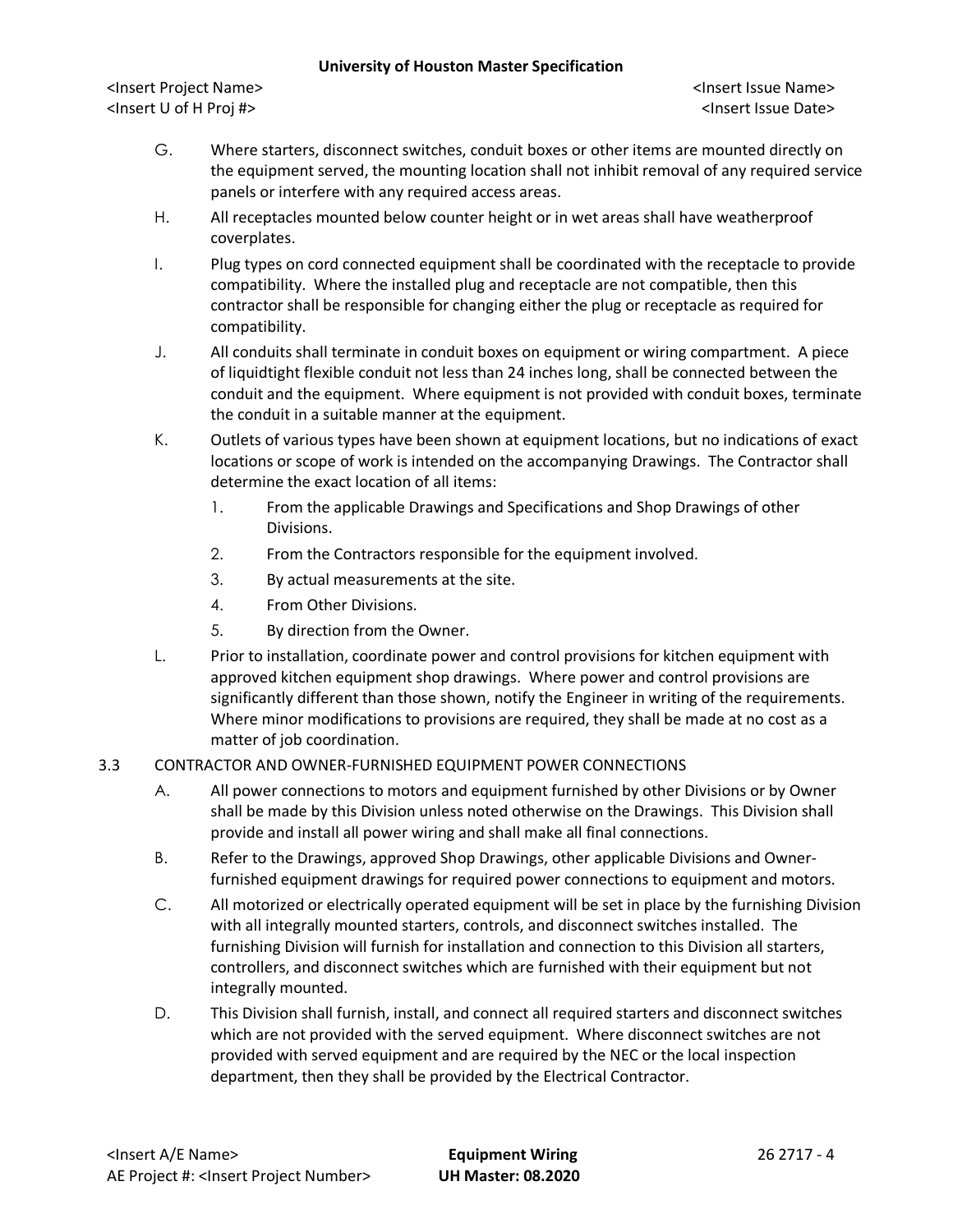### **University of Houston Master Specification**

<Insert Project Name> <Insert Issue Name> <Insert U of H Proj #> <Insert Issue Date>

- E. This Division shall furnish and install all interconnecting power wiring and make all connections ready for operation between equipment, starters and control devices, as required by wiring diagrams (on approved Shop Drawings) provided by the Division furnishing the Equipment.
- F. All connections to Contractor and Owner-furnished equipment shall be made in a suitable manner.
- G. Plug types on cord connected equipment shall be coordinated with the receptacle to provide compatibility. Where the installed plug and receptacle are not compatible, then this contractor shall be responsible for changing either the plug or receptacle as required for compatibility.
- H. Where starters, disconnect switches, conduit boxes, or other items are mounted directly on the equipment served, the mounting location shall not inhibit removal of any required service panels or interfere with any required access areas.
- I. All conduits shall terminate in conduit boxes on equipment in wire compartment. A piece of flexible or liquidtight flexible conduit (Refer to Section 26 0533 "Electrical Raceways") 24 inches long shall be connected between the conduit and the equipment. Where equipment is not provided with conduit boxes, terminate the conduit in a suitable manner at the equipment.
- J. Outlets of various types have been shown at equipment locations, but no indications of exact locations or scope of work is intended on the accompanying Drawings. The Contractor shall determine the exact location of all items:
	- 1. From the applicable Drawings and Specifications and Shop Drawings of the Divisions furnishing the equipment.
	- 2. From the Contractors responsible for the equipment involved.
	- 3. By actual measurements at the site.
	- 4. By direction from the Owner.
- K. Prior to installation, coordinate power, rough-in and control provisions shown on the drawings for radiology equipment with the provisions shown on approved Shop Drawings for the furnished radiology equipment. Where the power, rough-in and control requirements are less than or equal to those shown, then modifications to power, rough-in and control provisions shown shall be made at no cost as a matter of job coordination. Where power and control requirements are in excess of those shown, notify the Engineer in writing of the requirements.
- L. Prior to installation, coordinate power and control provisions for Contractor and Ownerfurnished equipment with approved equipment shop drawings. Where power and control provisions are significantly different than those shown, notify the Engineer in writing of the requirements. Where minor modifications to provisions are required, they shall be made at no cost as a matter of job coordination.
- 3.4 INSTALLATION OF ELECTRICAL CONNECTIONS
	- A. General: Install electrical connections as shown, in accordance with applicable portions of the NECA's "Standard of Installation", and recognized industry practices to ensure that products serve the intended functions.